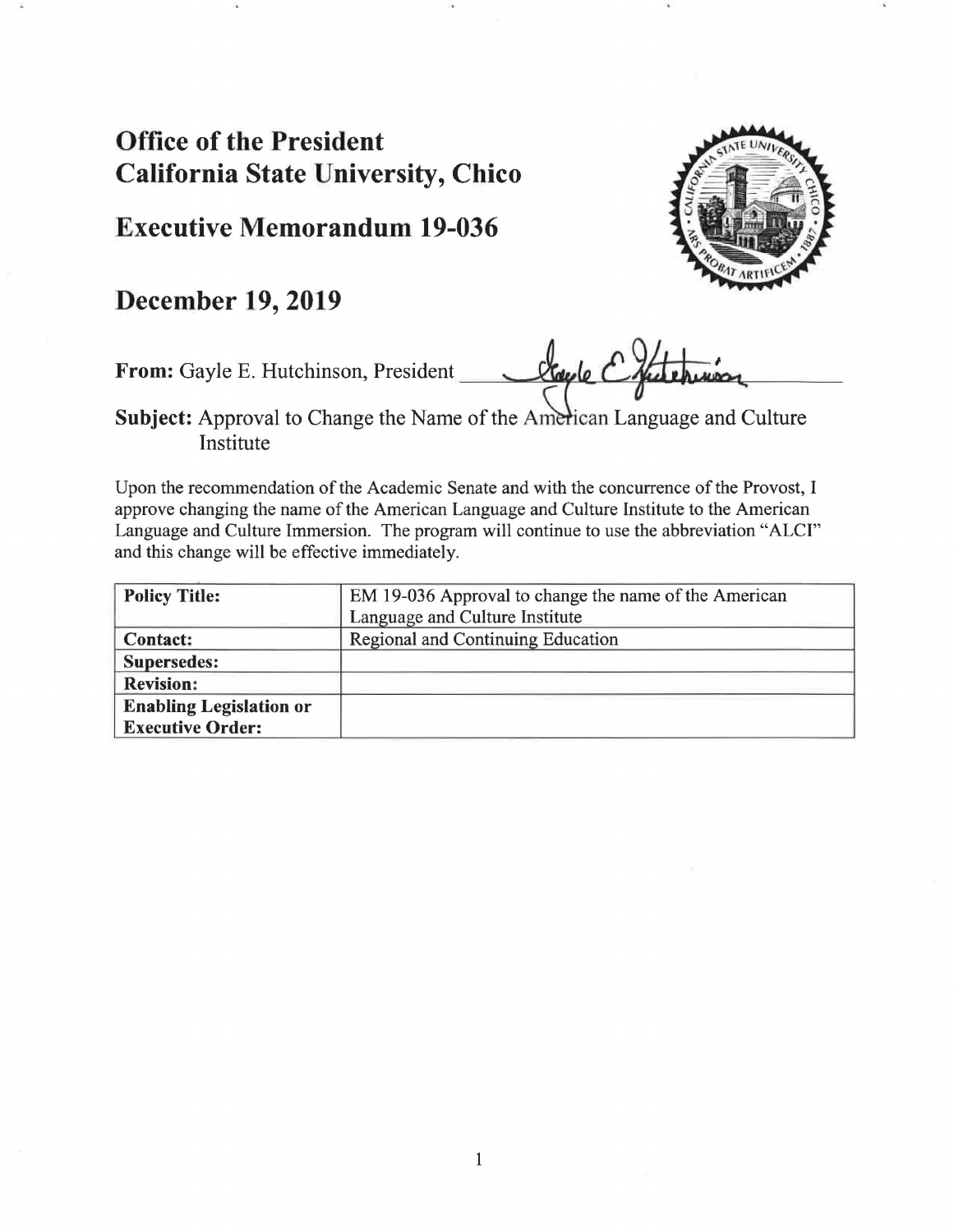

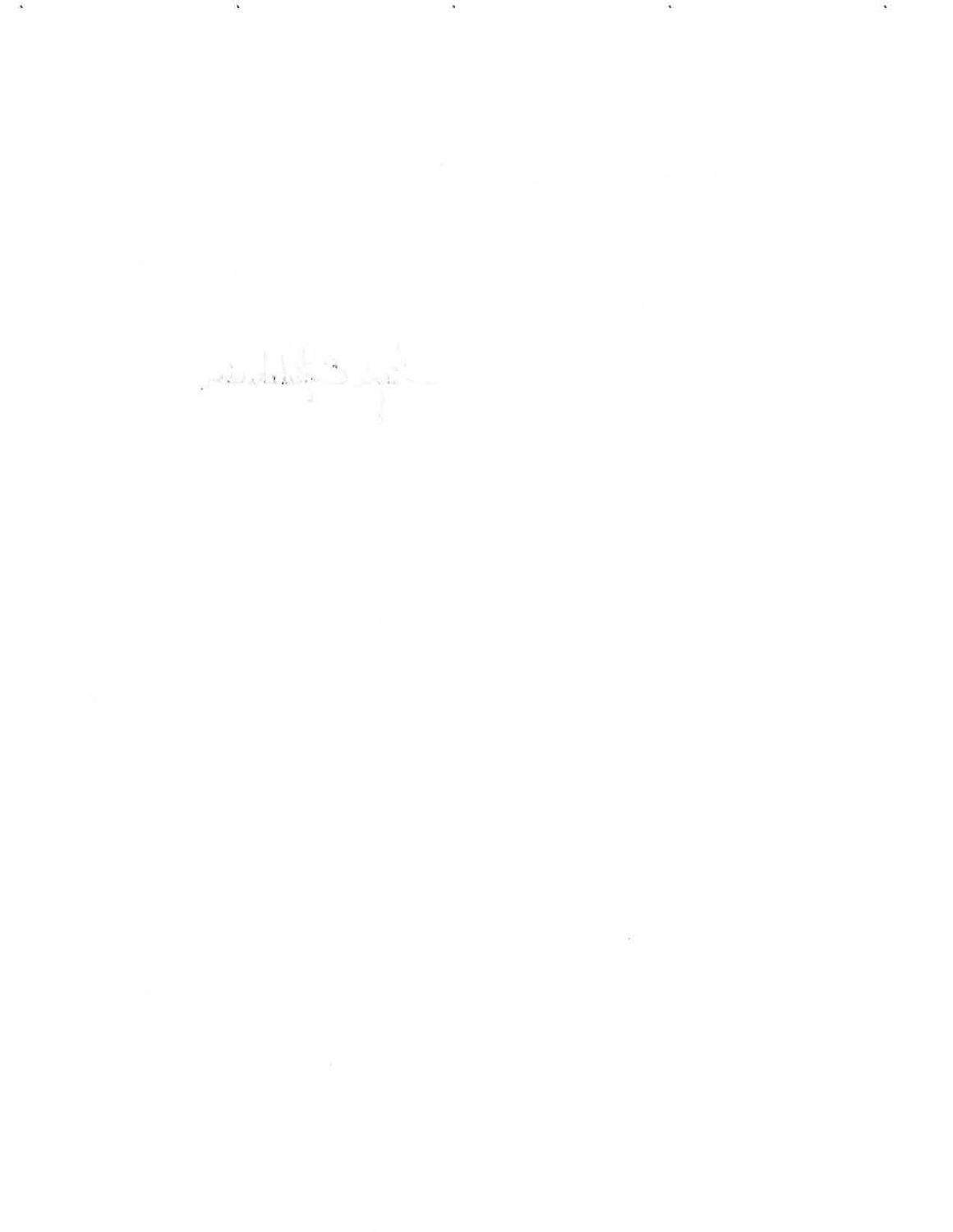# **College, Department, or Unit Name Change**

American Language & Culture Institute <sup>C</sup>**urren**t N**ame:** . **Proposed Name:** American Language & Culture Immersion

**Complete only** if **applicable: Propose Abbreviation to:** ALCI **Propose Course Subject Abbreviation to:** 

### **Rationale for Change (attach additional pages if needed):**

Please see attached rationale.

### **Signatures Required**

**The Department of has reviewed and approved this name change** 

has reviewed and/approved this name change

| Department Chair (or unit coordinator, director, etc) | Date |
|-------------------------------------------------------|------|
|                                                       |      |
| The College of                                        |      |

 $10/30/9$ 

College Dean (or chief administrator for unit)

Date

**Send signature page with proposal attached to Curriculum Services at zip 128** 

arples

Curriculum Review Completed

l 0/30/19

Date

Note: The department will be notified of EPPC review date.